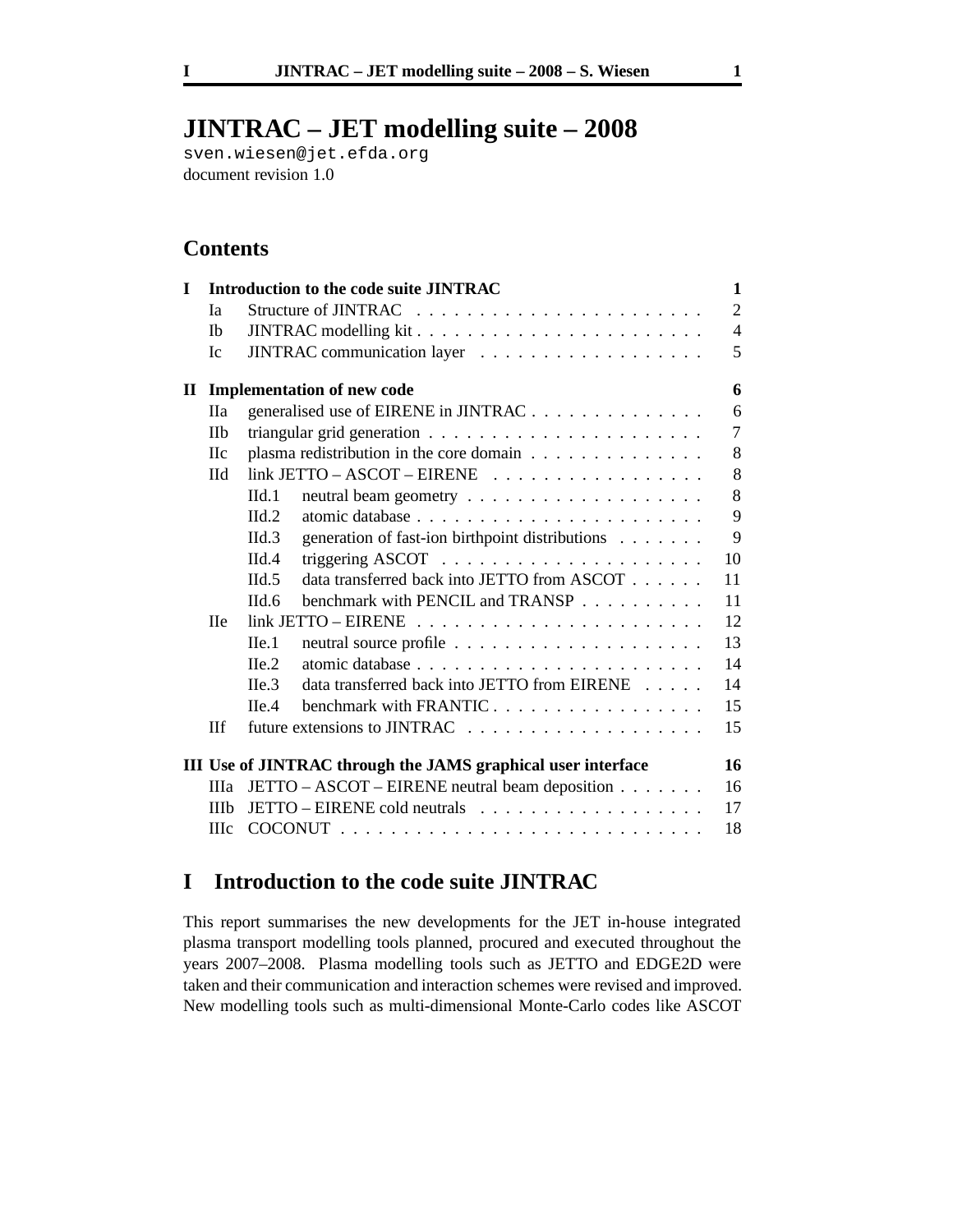for fast ion transport in the core plasma and EIRENE for cold and hot neutrals following in the core and edge were already available at JET and are now integrated into a new modelling suite now called JINTRAC (an acronym for: Jet INtegrated TRAnsport Code).

In the past JETTO and EDGE2D were the central parts of the integrated modelling suite already available at JET, where JETTO is a 1.5D fluid plasma code solely for the core plasma evolution and EDGE2D models the 2D domain of the plasma edge for divertor machines. The combination of JETTO and EDGE2D was (and still is) called COCONUT and this integration of core and edge/SOL modelling is needed whenever fixed boundary conditions (ie at the separatrix) are unbearable anymore. COCONUT has been used for example to model fast transients like ELM-dynamics. But the need of more relevant physics models for the simulations, eg. modules for more sophisticated transport models, heating systems, MHDactivity and stability, neutrals atomic and molecular physics and more has lead eventually to a very complex and not easy-to-use integrated modelling suite. But ideally, and thus as a general principle for plasma modelling, each physics module or feature should be made switchable. With other words the user of the code should be entitled to decide him/herself what modules and what physics should be used in the simulation. Ultimately, this philosophy has lead to a modelling construction kit which is now available.

To emphasize this new view of integrated modelling at JET it was decided to create a new name for the in-house modelling suite now available, namely JINTRAC.



Figure 1: Schematic of JINTRAC modelling suite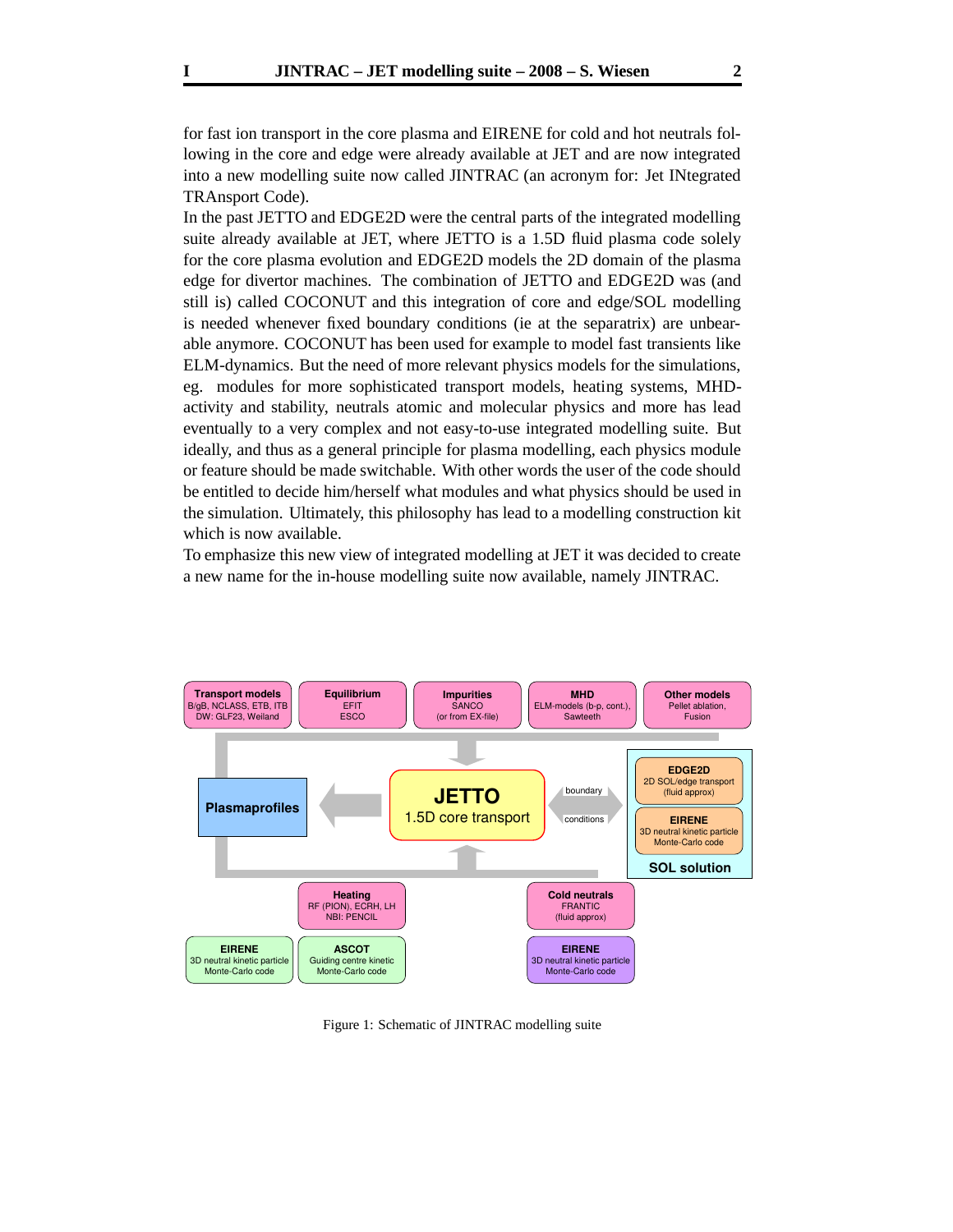Figure 1 displays a scheme of the JINTRAC modelling suite now in place. Central part of JINTRAC is JETTO the 1.5D core plasma fluid code which solves for the plasma profiles in the core including the edge up to the separatrix. JETTO can be used as a stand-alone transport model but then it needs a set of boundary conditions at the separatrix. The latter assumptions can be relaxed by using the 2D SOL layer code EDGE2D which solves 2D fluid equations for the SOL. EDGE2D is directly connected with EIRENE which is solving the volumetric particle, momentum and heat source from neutral interactions. EIRENE is a general 3D Monte-Carlo code which follows neutral particles by bookmarking their tracks and events. The latter are defined by interactions with the plasma (eg ionisation, recombination, charge exchange etc) or interactions with the outer-world ie the vessel (main-chamber and target plates).

JETTO needs additional input parameters which can be a function of the underlying plasma-profiles. Specifically, the transport models may depend on the plasma. Several models can be applied here, from simple models (fixed in time and space), experimental scaling laws, heuristic transport models (eg. Bohm/Gyro-Bohm transport) to stiff theroy-based drift-wave models (eg GLF23).

The simulation domain is defined by a grid which is usually derived from the output of an equilibrium solver. For the time being there are the following options: ESCO (a self-consistent equilibrium solver included in JETTO) and EFIT. The latter is channeled through the FLUSH library which is flexible enough that also other equilibria (not only JET) can be taken into account. EDGE2D also needs information about the equilibrium to incorporate geometric effects (EDGE2D is a 2D code, thus it can handle flux-expansion effects, the X-point including a divertor geometry). An EDGE2D grid is processed by a pre-processing tool GRID2D. For the time being, in EDGE2D the grid has to be fixed for the whole simulation.

Impurities can be treated in EDGE2D (up to 2 impurity species here) and JETTO. SANCO is the model used within JETTO to calculate the impurity transport.

Special MHD models can be applied in JETTO too, eg local ELM-models based on simple adhoc assumptions on the ELM activity (duration, amplitude and structue) or more complex non-local models as well. There is a sawtooth model included. Further models for pellet ablation or the calculation of the fusion product are available in JETTO as well.

There are several heating models applied for JETTO to simulate the heat deposition profiles in a time-dependent manner: PION for RF heating, a ray-tracing ECRH model and a LH model. PENCIL can be used as a quick tool to calculate deposition profiles from NB injection.

Cold neutrals cool down the edge since they act as a heat things when the neutrals from outside cross the separatrix and interact with the hot plasma. They also represent a fuelling mechanism for the core plasma. There is a simple fluidapproximation for these neutrals available, called FRANTIC.

Within the project 2008 two new code modules had been introduced too: Firstly, ASCOT a multi-dimensional Monte-Carlo code to provide a new model for neutral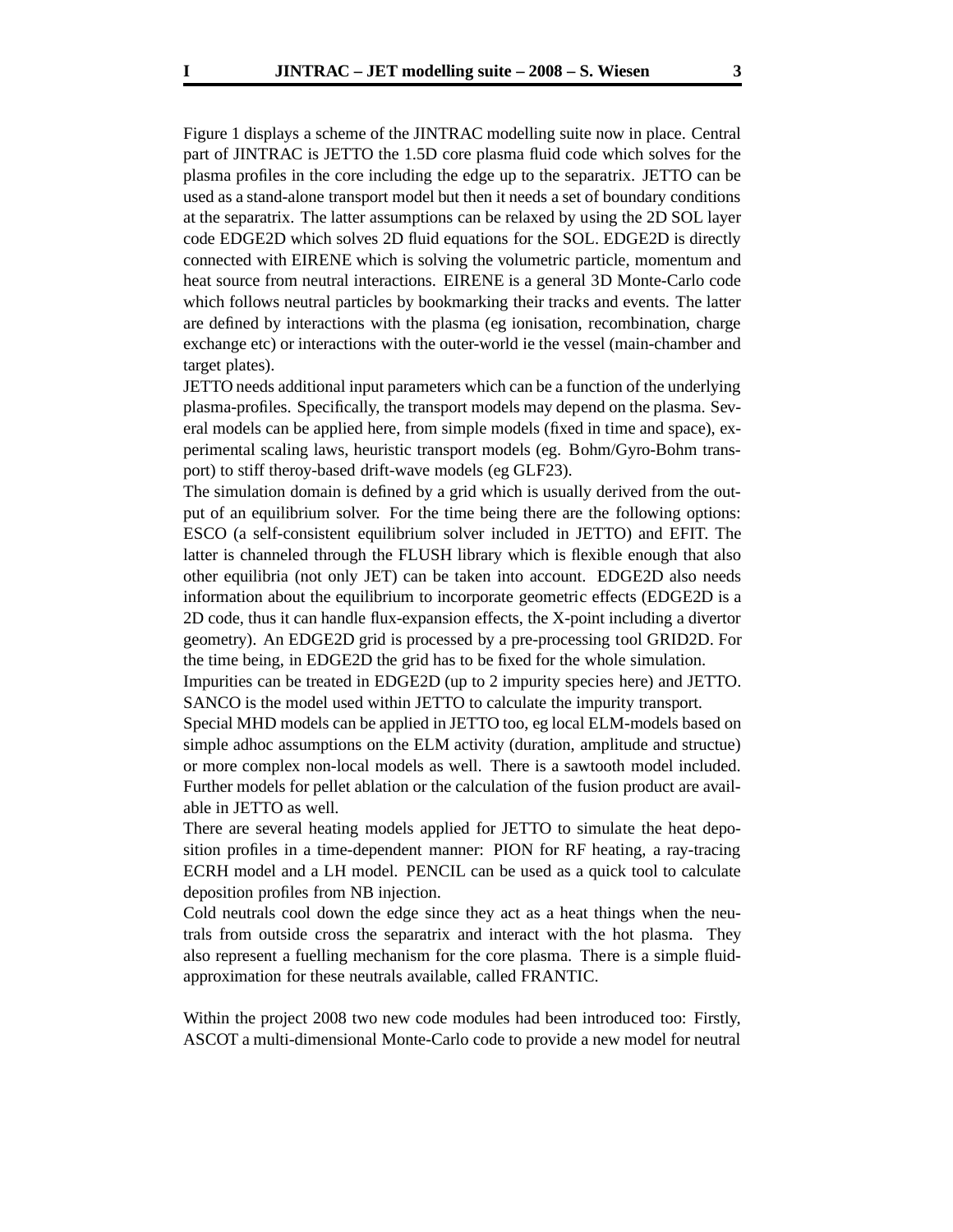beam deposition profiles (heat, source, torque, current etc). It consists of a stochastic approach to evaluate the slowing down of hot ions which stem from interactions of fast NB neutral emitted from an external injector. A so-called birthprofile for fast ions is needed (ie a kinetic fast-ion source distribution) which is calculated here by EIRENE (EIRENE is general enough not only to be used for cold but also for hot neutrals). The details of the new module for beam deposition (ie the ASCOT-EIRENE link) is explained in detail below.

The second update installed within the 2008 project was another use of EIRENE to replace FRANTIC, ie to use EIRENE also to calculate the cold neutrals distribution in the core plasma within JETTO. Here, not a 1D fluid-approach but a 2D kinetic description of the neutrals is applied. Details for this new option is also explained below in this report.

## **Ib JINTRAC modelling kit**

JINTRAC, schematically represented in figure 1, comprises of a closed loop for the time-dependent evolution of the plasma core profiles including an evaluation of boundary conditions (ie interaction with the outer world) and relevant physics models. But normally, the user does not want to have all features of JINTRAC enabled at the same time since some modules of JINTRAC can be very slow. For example the evolution of the boundary conditions (separatrix) can provide JIN-TRAC with a bad performance since the SOL will transport the plasma on a much faster time-scale as for the core and thus the time-step in SOL evolution of the plasma can be very low. On top, the application of a Monte-Carlo method for the cold divertor neutrals can worsen the perfomance of JINTRAC, specifically when the user does actually know that a time-evolution of the boundary conditions is of no importance or when the core density is not evolved anyway and the separatrix density could be fixed. Basically, then the evolution of the SOL plasma is of no big interest and should therefore be excluded.

Essentially, the user should be enabled to decide whether he or she wants a specific module or feature switched on or not. This is indeed possible within JINTRAC.

Figure 2 shows in general all the options the user can have. Here, only the codes with most impact on the performance (acting as separate codes) are listed, ie JETTO, EDGE2D, EIRENE and ASCOT. In principle, it can be seen as a modelling construction kit where one can decide to use JETTO as stand-alone or in connection with EDGE2D-EIRENE. Whether EIRENE should be used for the cold neutrals in edge region or not. Or whether ASCOT is needed to simulate the beam deposition profiles or not.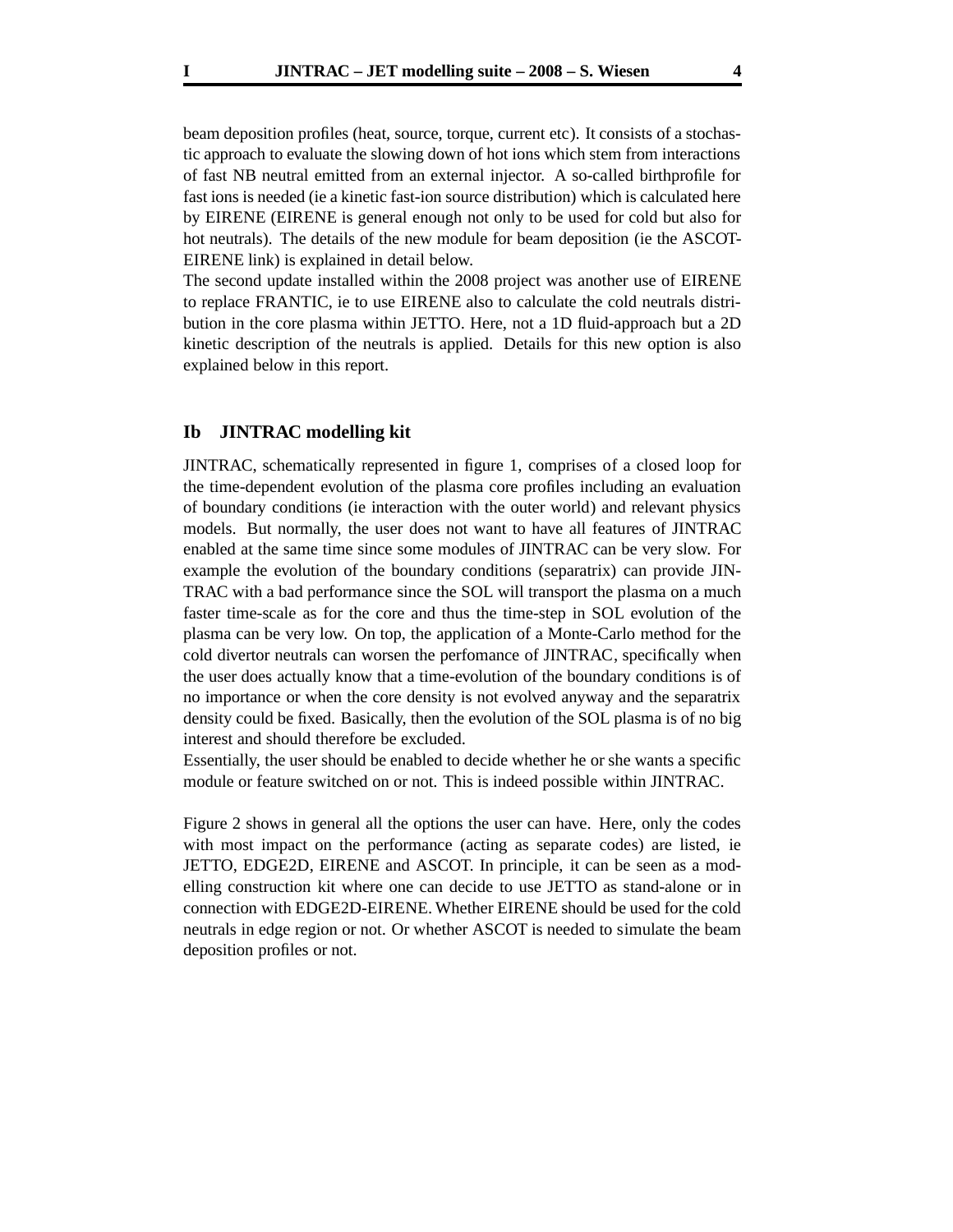

Figure 2: JINTRAC modelling construction kit

# **Ic JINTRAC communication layer**

Since JINTRAC consists of code parts (JETTO, EDGE2D, EIRENE, ASCOT) which are smoothly and transparently integrated into each other, the user generally does not realise when and how the codes communicate with each other. ASCOT as a peroformance demanding kinetic code for the fast-ions is MPI parallelised. JET has a cluster of separate CPU nodes which communicate through the network. So, ASCOT parallel feature can be used (and in fact the user can define the number of processors for ASCOT being allocated). On the other hand, JETTO, EDGE2D and EIRENE are running on a single node only (though EIRENE has the capabilty to be run in MPI parallel mode but we do not make any use out of it yet). The communication between JETTO, EIRENE and ASCOT is given by communication through the NFS (network file system), eg JETTO is told when ASCOT has finished its calculation of the depostion profiles whereas JETTO is idling at the same time. Generally, this way of communication between the codes works fair enough. Sometimes we experience a delay when the NFS is not updated on time. Thus from time to time it happens that some additional overhead is created simply by an uneffective communication which stems from the fact that files on the NFS are not fully syncronised (though we speak only about a few seconds, but they can accumulate). It is foreseen, to overcome this issue in the future by a direct communication between the codes running on different nodes via TCP/IP sockets.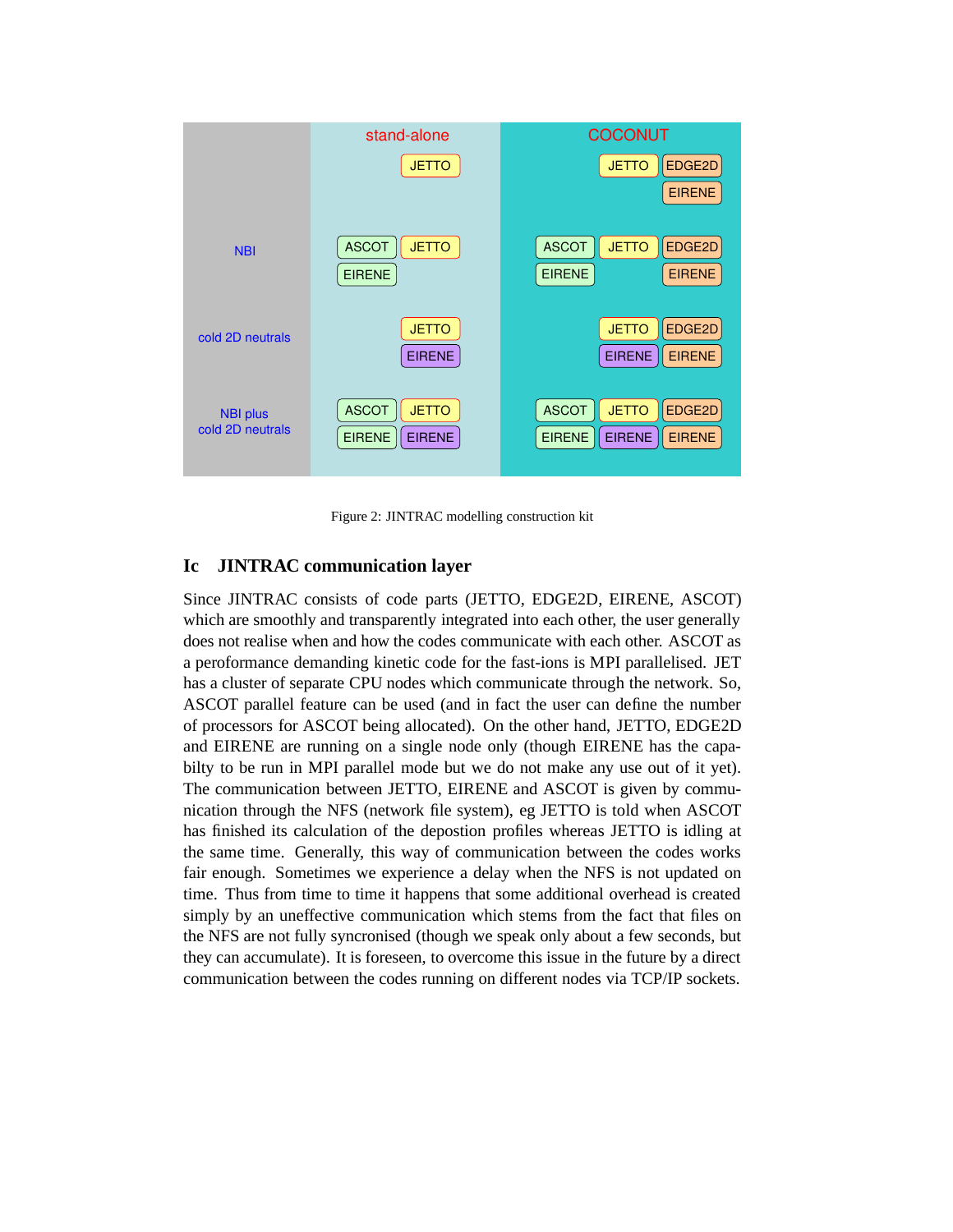

Running on a single JAC node<br>
internal communication via MPL internal communication via MPI

Figure 3: JINTRAC communication

# **II Implementation of new code**

# **IIa generalised use of EIRENE in JINTRAC**

When EIRENE was linked into EDGE2D in 2005/6 it was not foreseen to link it with anything else at that time. Therefore, EIRENE was part solely of the EDGE2D source code repository. But generally, EIRENE is solving the Boltzmann integral (Fredholm equation of the second kind) through a general Monte-Carlo method, ie simply by following pseudo particles along their track and bookmarking of events. Thus, EIRENE can simulate not only cold neutrals for tokamak divertors, its generality allows to model any particle species which transport is prescribed by the Boltzmann equation (in fact EIRENE can also model radiation transport by following photons).

Thus, EIRENE was thought to be used to produce the cold neutral distribution for the core plasma in JETTO as well as the fast-ion birthpoint distribution functions and therefore EIRENE was taken out of EDGE2D source repository and its interface to EDGE2D (namely EIRINT2D) was generalised. In fact, EIRINT2D is still in place within in EDGE2D (with ensured backwarts compatibility) and a new interface solely for interfacing with JETTO was created, namely JETEIR described below.

EIRENE communicates now only through EIRINT2D and JETEIR with other codes. The sourcecode of EIRENE was extracted and can now be maintained seperately from EDGE2D or JETTO which makes it much easier to update EIRENE.

The communication of EIRENE with EDGE2D through EIRINT2D is explained elsewhere. The following sections describe JETEIR which handles communication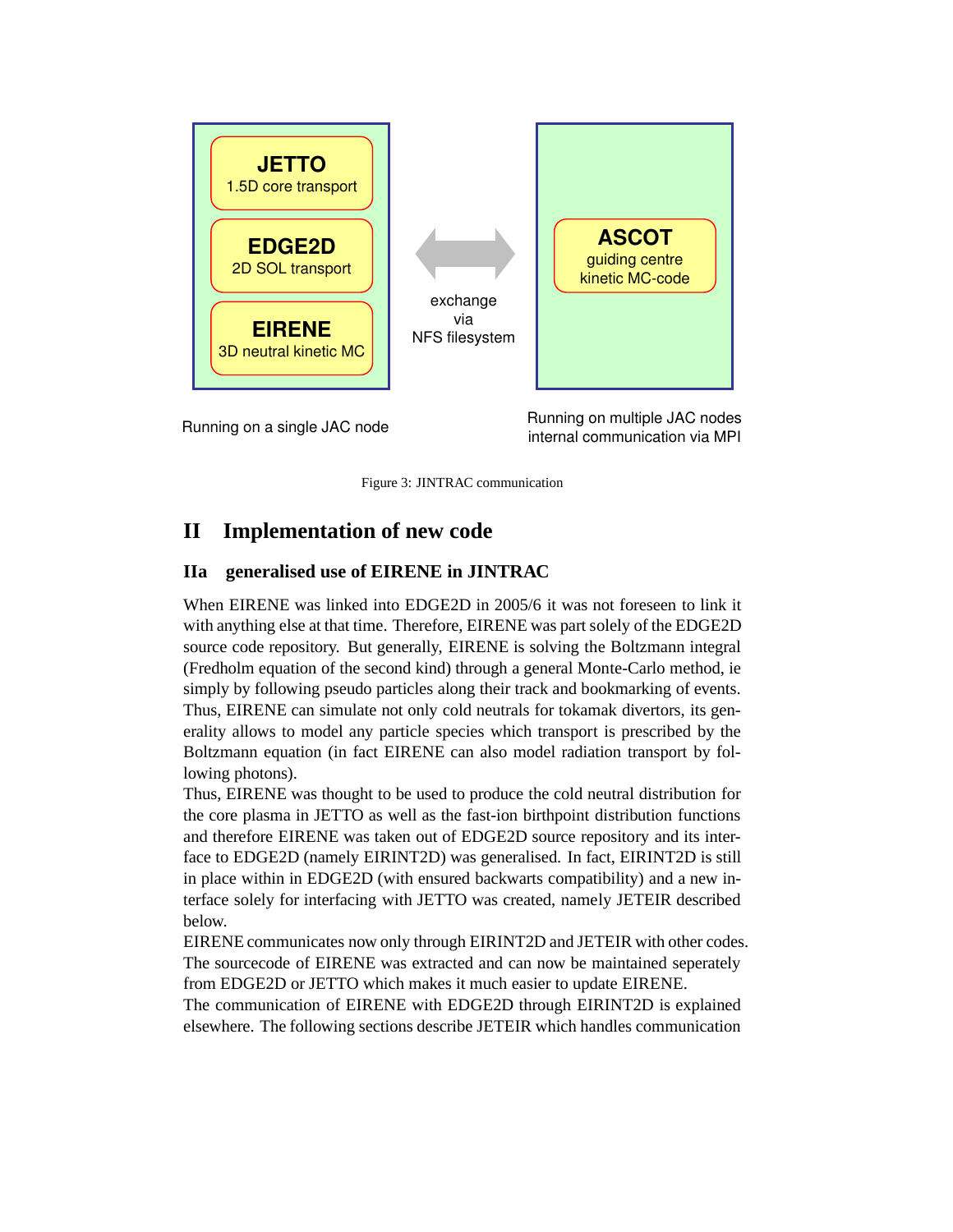of EIRENE with JETTO and ASCOT for its purposes mentioned above.



# **IIb triangular grid generation**

Figure 4: Combined JETTO triangularised core grid with idealised NBI simulations domain for EIRENE. The red structures in the left picture resemble the emitter surface of neutral beam particles.

EIRENE is able to follow Monte-Carlo particles on various geometry definitions. For the purpose envisaged here a triangularised (FEM-like) flat discretisation of the simulation grid in the poloidal cross section is applied. The toroidal direction is assumed to be periodic and is discretised in a number of equally sized toroidal slices.

To discretise the core part of the plasma (ie the region up to last close flux surface) the current equilibrium of the nested flux surfaces is extracted from the JETTO simulation by using the FLUSH library. JETTO, when it calls JETEIR, has already initialsed FLUSH so that the equilibrium for the current time-step is available.

JETEIR extracts a set of flux surfaces in form of a set of closed polygons. The space between two surfaces is filled up by discretising it into to triangles assuming that FLUSH provides surface polygons with the same number of vertices per polygon and that each polygon vertex has a direct neighbor on the next polygon. With that, it is easy to create a set of triangles filling up the space between the polygons. The innermost set of triangles is created by a point lying on the magnetic axis.

This core grid can already be used for the cold neutral simulation JETTO – EIRENE (see below). But for the link with ASCOT, the grid needs to be extended. The fast neutral emitting surfaces (see next subsection) need to be placed within the triangular simulation domain. Instead of actually including a detailed neutral beam duct, an area suffciently large to encompass the NBI emission surfaces is used, discretised and attached to the core grid mentioned above.

The triangular discretisation of this artificial NBI duct geometry is done via a triangulation procedure named TRIA which has been regularly used in the past to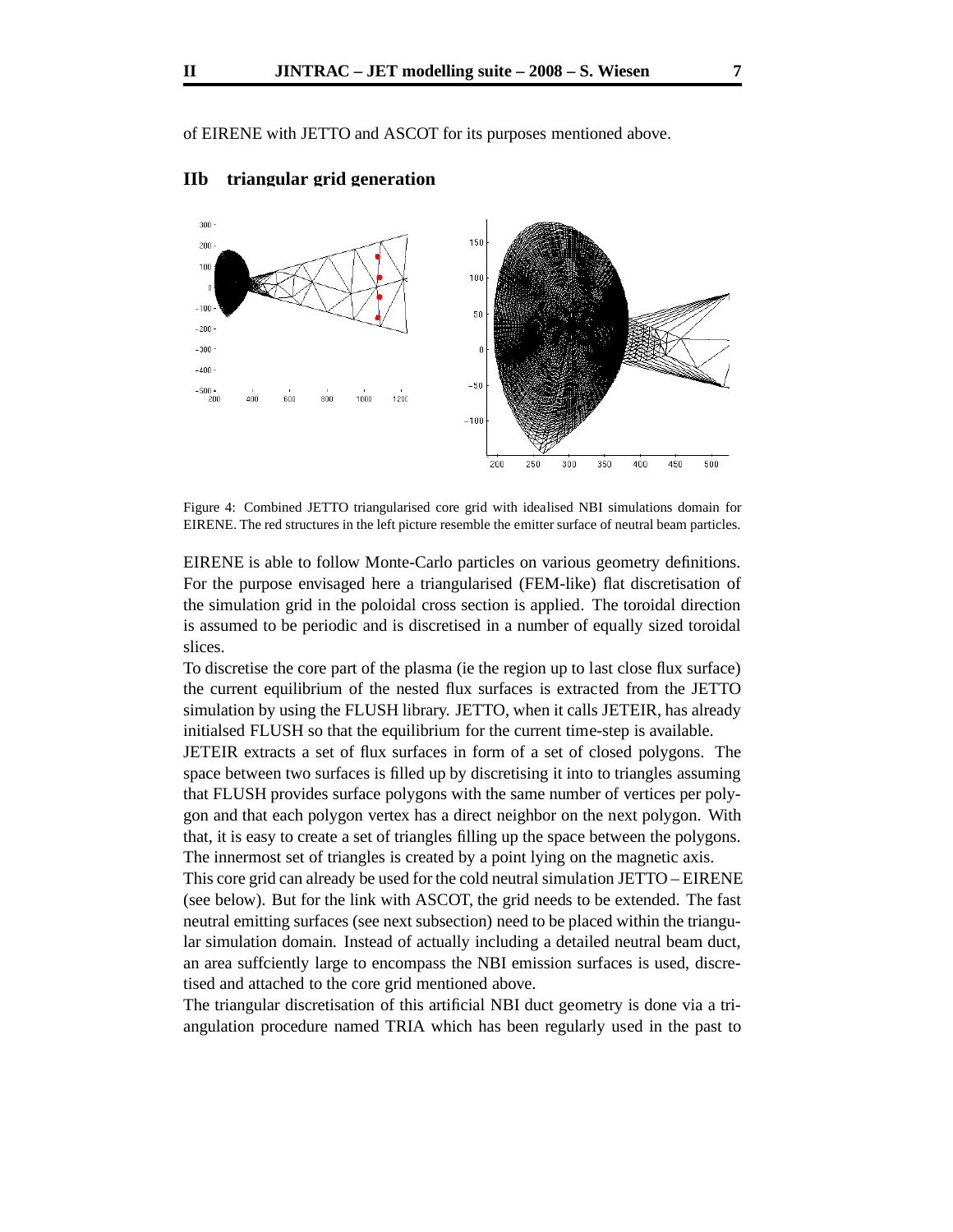prepare triangular simulations domains for EIRENE. TRIA has been modified and generalised and is now included into JETEIR.

When attaching triangular grids it needs to be assured that each triangle in the simulation domain knows its neighbour and/or its boundary surface. JETEIR does this automatically and an example of the final triangluar simulation domain is shown in figure 4.

## **IIc plasma redistribution in the core domain**

The 1D plasma profile coming from JETTO needs to be redistributed on the generated 2D triangluar grid. JETEIR assumes that the plasma quantities like density and temperature are frozen to the flux surfaces and therefore are redistributed on the new 2D grid accordingly. There is no interpolation of plasma quantities involved here.

In fact, ASCOT can decide by itself, whether it is using the 2D distribution of the plasma or using the 1D representation, both are delivered by JETEIR. By the assumption of a frozen plasma to the flux surfaces there is no difference between the two. But maybe later one might redistribute the 1D plasma as a function of poloidal angle (for example to introduce some ballooning effect or else) and then ASCOT is indeed able to process a 2D plasma profile. EIRENE uses always a 2D representation (periodically continued in toroidal direction) for the plasma.

The artificial NBI duct mentiontioned above is assumed to be empty, ie there is no plasma data and thus no interactions of fast neutral beam particles. The artifical beam duct geometry is just needed for technical reasons.

## **IId link JETTO – ASCOT – EIRENE**

#### **IId.1 neutral beam geometry**

Generally, EIRENE can model arbitrary particle source for the neutral beam emission. In principle, a very detailed representation of the neutral beam Pinis can be simulated. But for the time being, just a parametrised beam geometry has been implemented which is an exact replica of the beam structure within PENCIL. As seen from figure 5, each pini is represented as a set of parameters, ie angles, distance and elevation (the actual dataset for these quantities have been taken from the PENCIL code and is installed into JETEIR).

The only thing which is different as compared to PENCIL is the fact that the Pini particle source is defined as a quadrangular emitter surface in EIRENE, from which the beam particles are sampled uniformly from the surface. In PENCIL, rather a circular surface is assumed and the beam particles are assumed to be gaussian distributed in space to model some sort of beam divergence. Surely, these details can be added into the EIRENE model as well but it has been decided to do this at a later time.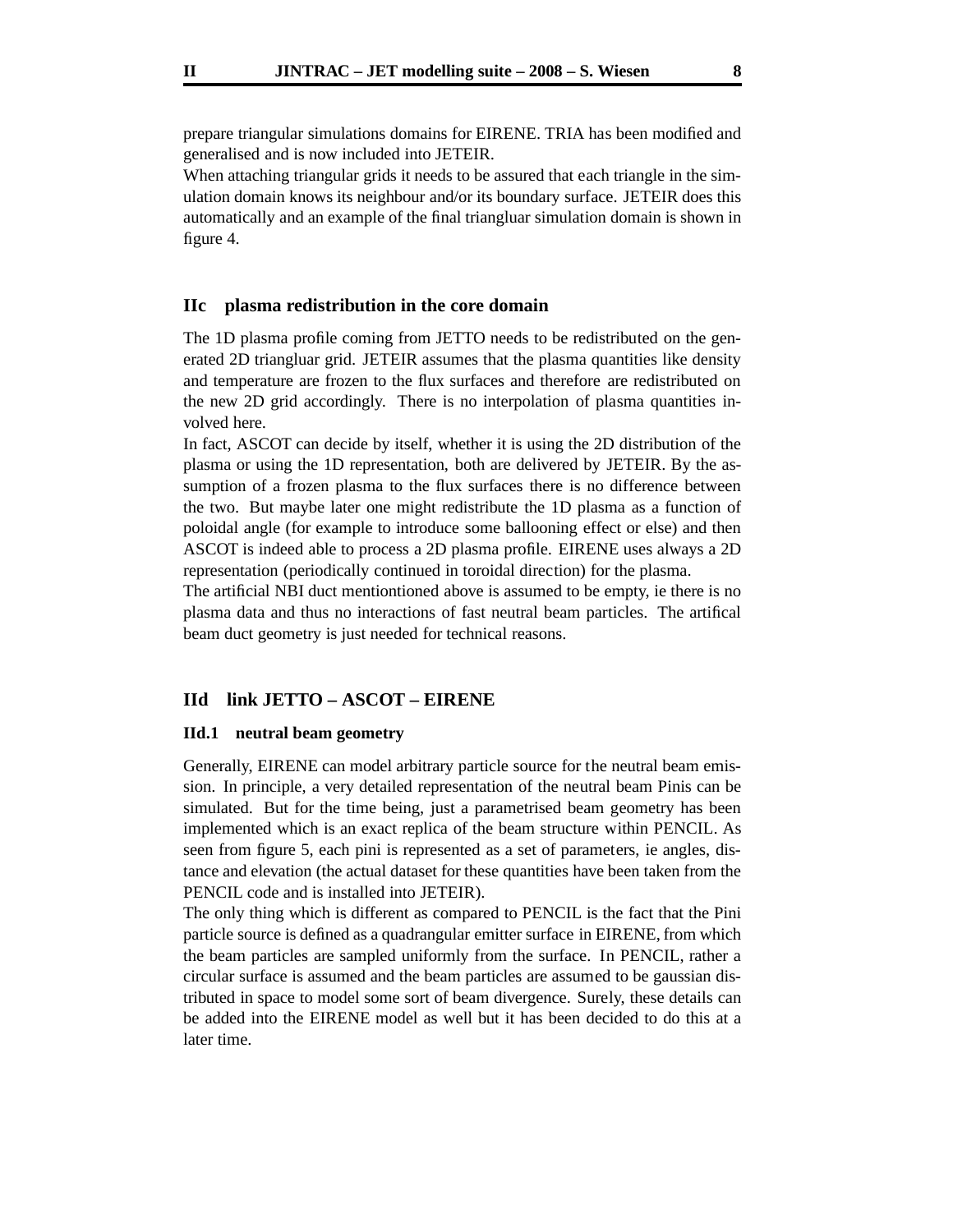

Figure 5: Beam geometry parametrisation in PENCIL

#### **IId.2 atomic database**

In principle, a fast neutral particle entering the core plasma experiences two basic atomic processes: ionisation and charge exchange with the bulk plasma and impurities. But there is experimental evidence that one underestimates the total absorption rate of fast neutrals when excited states of the neutral are disregarded. In fact, the beam stopping rate is increased when the excited states are taken into account (ie ionisation and charge exchange not only with atoms in the groundstate). There is ADAS data available which provides the total beamstopping rate  $\langle \sigma v_{rel} \rangle$ including excited states as function of  $T_e$ ,  $n_e$  and  $E_{rel}$  and is used already within PENCIL. EIRENE is able to digest easily double-parametric fits of reaction rates also in form of ADAS dataset (adf11 files), eg as function of  $T_e$  and  $n_e$ , but then the dependency of the relative energy  $E_{rel}$  is not included. Even worse, depending on the configuration of the beam energy within JETTO,  $E_{rel}$  can vary in time. To overcome this JETEIR creates whenever it is called new temporary ADAS adf11 files by itself by fixing  $E_{rel}$  at the given time-step. These files representing a  $n_e/T_e$ dependence only (ie.  $E_{rel}$  dependency removed) are created temporarily in the current run-directory (a new beam directory is created with new adf11 files inside) and the new files are fed into EIRENE so that in fact all three parameters in the evaluation of the beam stopping reaction rate are incorporated.

## **IId.3 generation of fast-ion birthpoint distributions**

After setting up the grid and redistribution of the core plasma on it, and with the definition of the neutral beam particle source, the set up of the atomic database and automatic creation of the EIRENE input-file, JETEIR will call EIRENE internally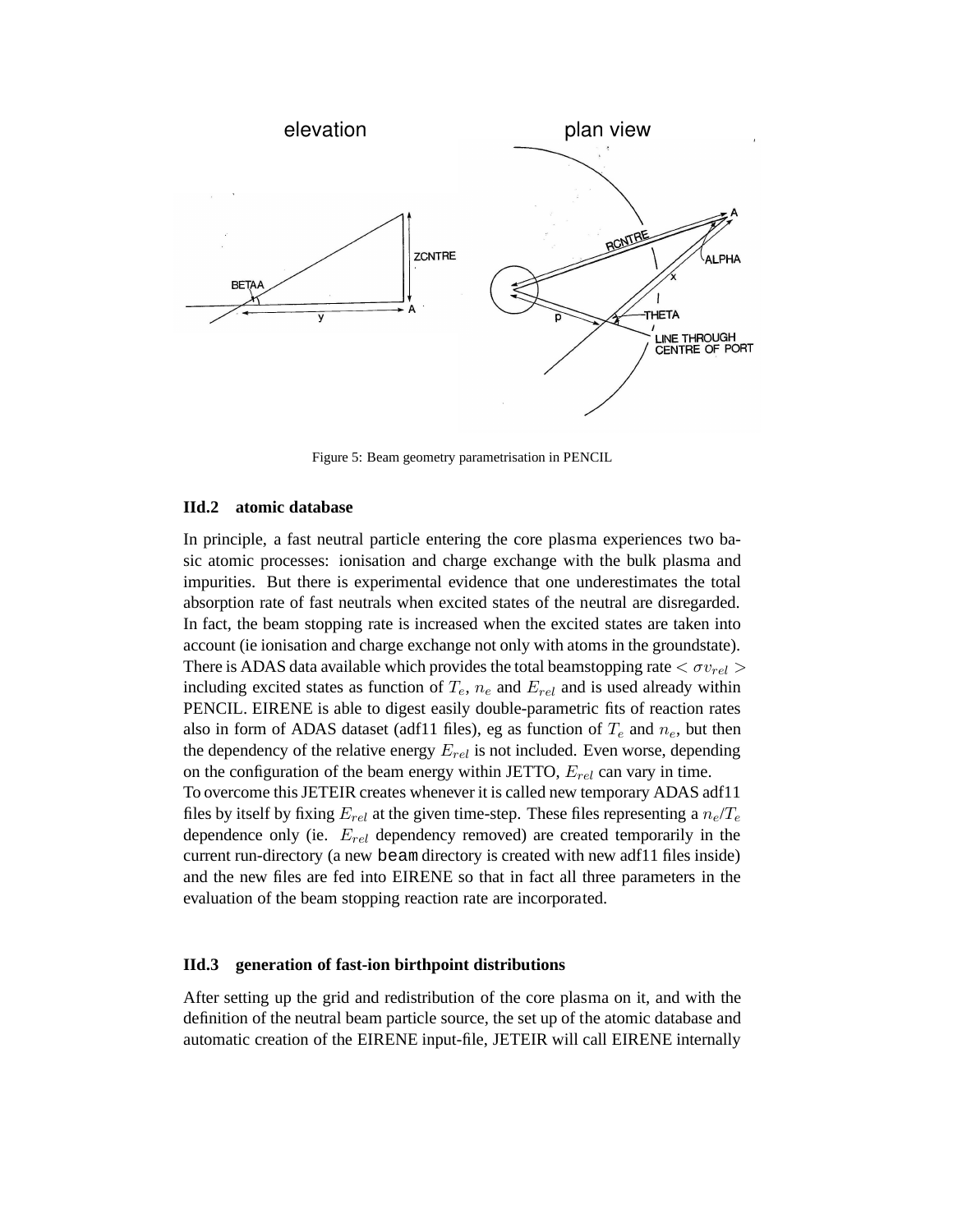

Figure 6: Spatial distribution (birthprofile) for hot ions, generated by EIRENE as input for ASCOT

with given number of Monte-Carlo particle histories. All three energy components per Pini are simulated. Whenever a particle is experiencing an event (ie it is stopped by ionisation or charge exchange) this event is registered (ie binned on a tally) and written out into special birthprofile file passed later to ASCOT. Also, the shinethrough of beam particles is registered since this is considered as a power loss to the inner wall of the vessel. In fact, only the net power absorded within the plasma is passed to ASCOT.

Figure 6 shows an example of the spatial distribution of the birthprofile created by EIRENE in 3D. The following quantities for each birthpoint are actually transferred to ASCOT:

- location of absorbed neutral particle in  $R$ ,  $Z$ ,  $\Phi$  coordinates
- pitchangle  $v_0/v$
- $\bullet$  energy  $E$
- weight (always unity at the moment for all energy harmonics, ie the beam energy fraction distribution is already represented within the beam particle source sampling)
- velocity components  $v_x$ ,  $v_y$ ,  $v_z$

#### **IId.4 triggering ASCOT**

After the creation of all input files for ASCOT:

- core plasma distribution in 1D or 2D
- cold neutral distribution in 1D or 2D
- fast-ion birthpoint distribution in 3D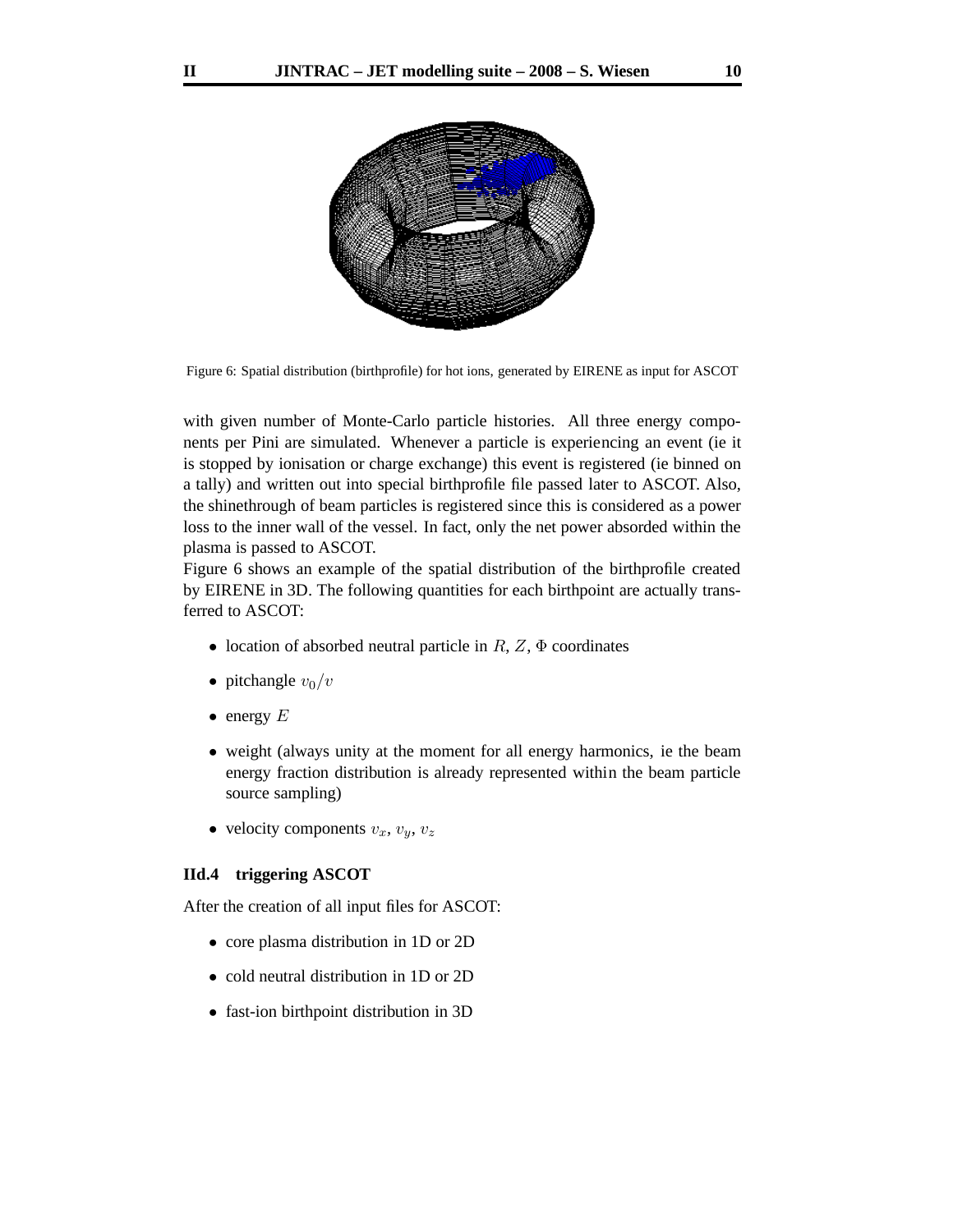ASCOT is triggered by creating a file containing information about the absorbed power in the core and the magnetic field configuration. The latter is needed since ASCOT creates its own grid by evaluating FLUSH. When ASCOT is running, JETEIR is idling, ie waiting for ASCOT to provide a signal (again a trigger file) telling JETTO that the new profile for beam deposition is ready and available. After that ASCOT switches to idling mode and JETTO advances its time-evolution of the core plasma.

ASCOT also provides a recommendation to JETTO after which  $\Delta t$  the beam deposition simulation should be advanced in time, ie at what time ASCOT should be called next.

#### **IId.5 data transferred back into JETTO from ASCOT**

The following signals are fed back into JETTO in form of a 1D profile as function of normalised radius:

- power density to electron
- power denisty to ions
- power density to impurities
- beam particle density
- beam energy density
- current density
- torque density, divided up into collisional,  $j \times b$ , thermal and finite-larmorradius part
- fusion rate
- particle source due to ionisation, charge exchange and interaction with thermal ions

JETEIR redistributes the data on the internal JETTO grid since ASCOT and JETTO spatial discretisation might be different.

### **IId.6 benchmark with PENCIL and TRANSP**

Figure 7 shows one example of two fast-ion birthpoint distribution profiles: one from EIRENE and the other created by sampling birthpoint locations from PEN-CIL. Both look rather similar apart from the fact that the affected volume differs (the shape of the neutral beam emitter source is different and there is no divergence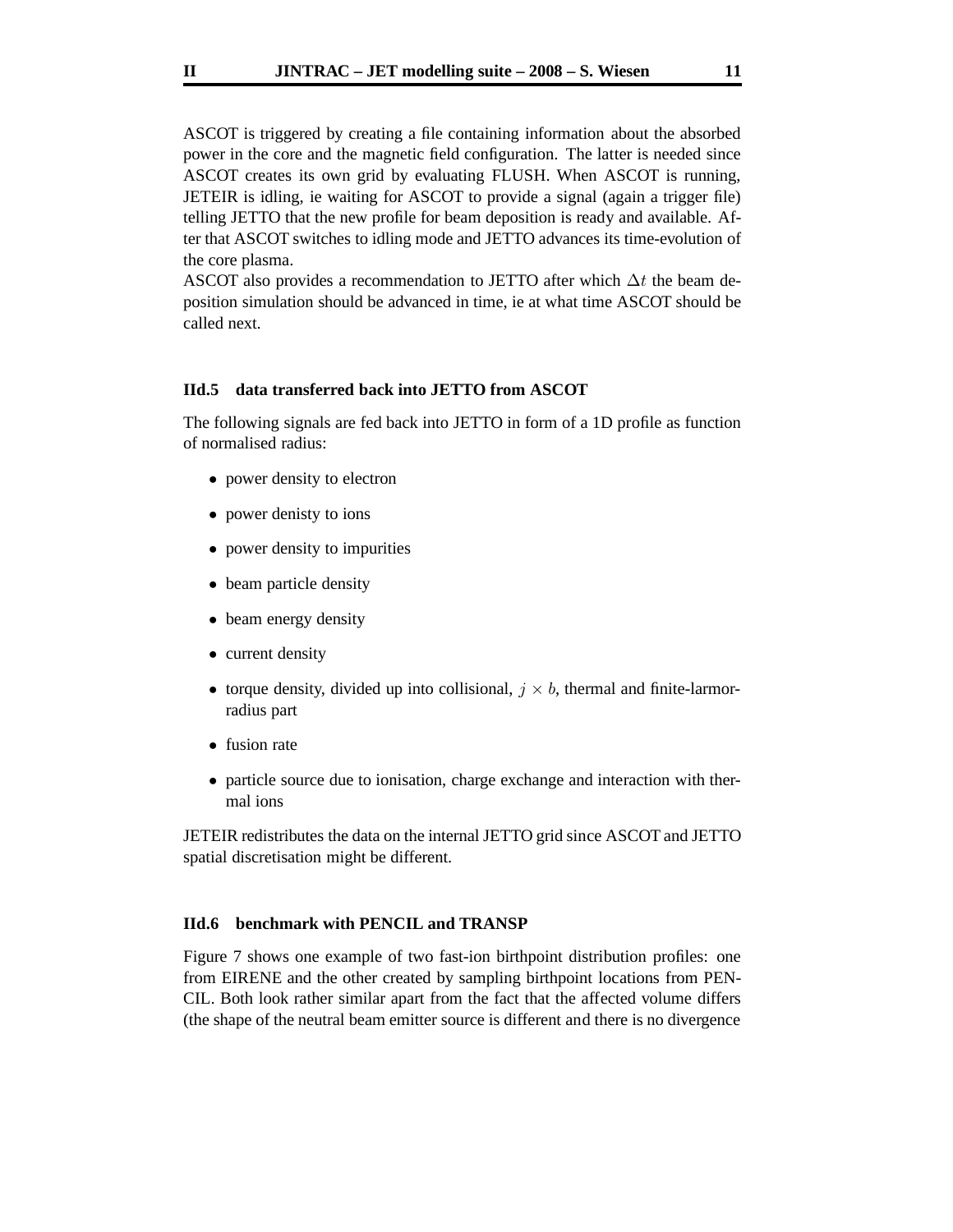

Figure 7: Comparison of PENCIL and EIRENE fast-ion birthpoint distribution for a single JET NBI pini.



Figure 8: Benchmark of single neutral beam Pini, comparing JETTO – EIRENE – ASCOT, PENCIL – ASCOT and TRANSP. Left: power to electrons, Right: power to ions

assumed in EIRENE). But there is an overall agreement on the birthprofile.

A rigorous benchmark test has been pursued, too, comparing EIRENE – ASCOT with ASCOT – PENCIL (ie by sampling birthprofiles from PENCIL and putting them into an ASCOT stand-alone run) and TRANSP. Only a single Pini has been simulated here. Figures 8 to 10 display the comparison of profiles including error bars for ASCOT – EIRENE and ASCOT – PENCIL. There is a reasonable good agreement between the three codes.

# **IIe link JETTO – EIRENE**

Similar to FRANTIC, EIRENE can provide now the neutrals distribution in the core region to JETTO. Whereas FRANTIC is assuming a fluid approximation, EIRENE calculates the distribution kinetically through the Monte-Carlo method.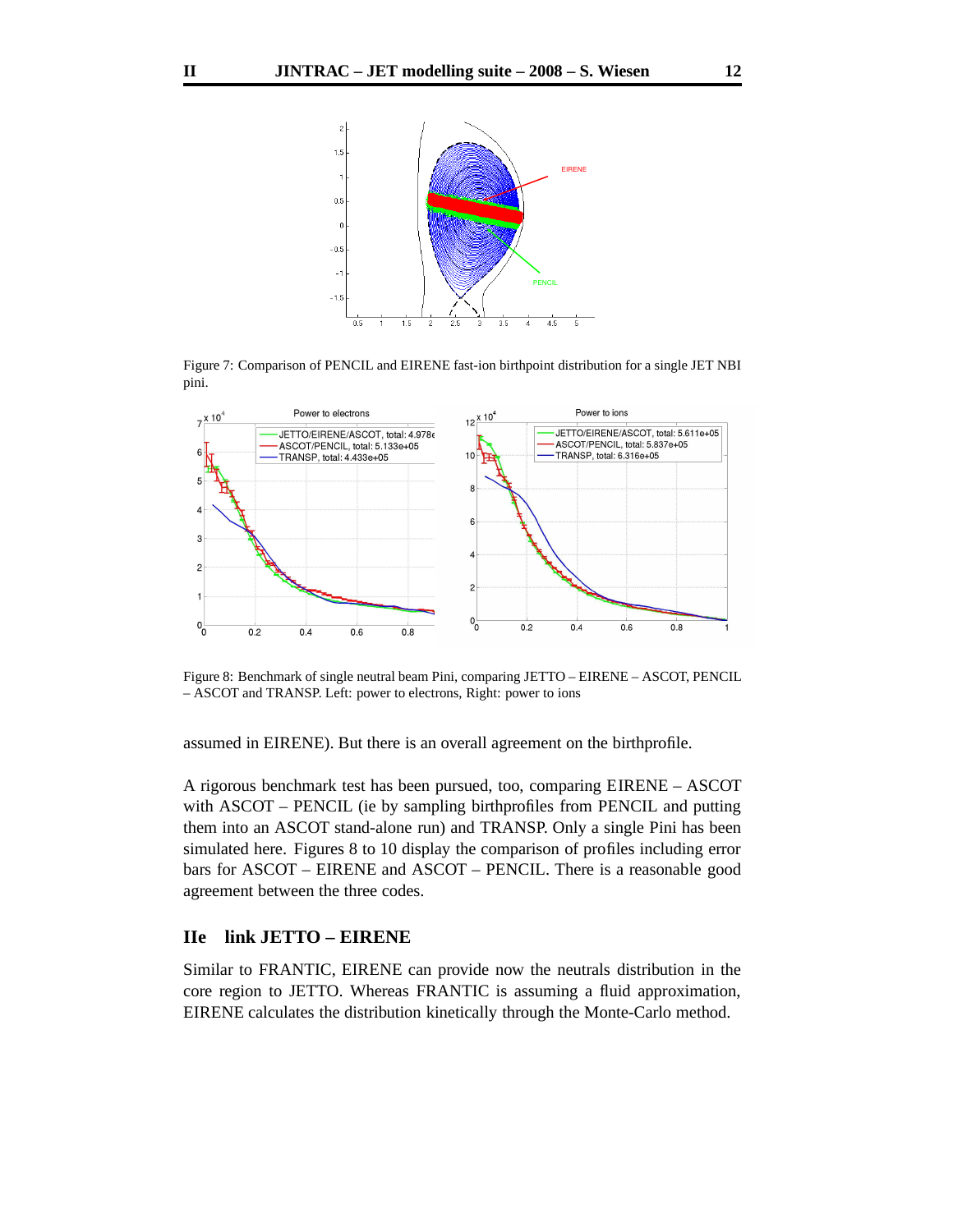

Figure 9: Benchmark of single neutral beam Pini, comparing JETTO – EIRENE – ASCOT, PENCIL – ASCOT and TRANSP. Left: particle source density, Right: beam particle density



Figure 10: Benchmark of single neutral beam Pini, comparing JETTO – EIRENE – ASCOT, PENCIL – ASCOT and TRANSP. Left: total beam torque, Right: total beam current

#### **IIe.1 neutral source profile**

As a function of a recycling matrix (see also description below in next section) the ion flux crossing the separatrix is taken and fed back into the edge in form of neutrals. On top of that, an additional gas flux can be applied. The total neutral source flux is  $\Gamma_0 = \Gamma_{recyc} + \Gamma_{gasflux}$ . The energy  $E_0$  of the neutrals crossing the separatrix is specified by the user of the code.

Differently from FRANTIC a poloidal redistribution of this neutral source flux can be taken into account since EIRENE is following the neutrals in 3D

$$
f(\theta) = \exp\left((-\alpha(\theta - \theta_0)^2\right) \tag{1}
$$

whereas  $\alpha$  defines a gaussian width and  $\theta_0$  the centre of the poloidal redistribution (with the reference  $\theta = 0$  at the X-point).

JETEIR creates an input for EIRENE with the separatrix polygon (defined by the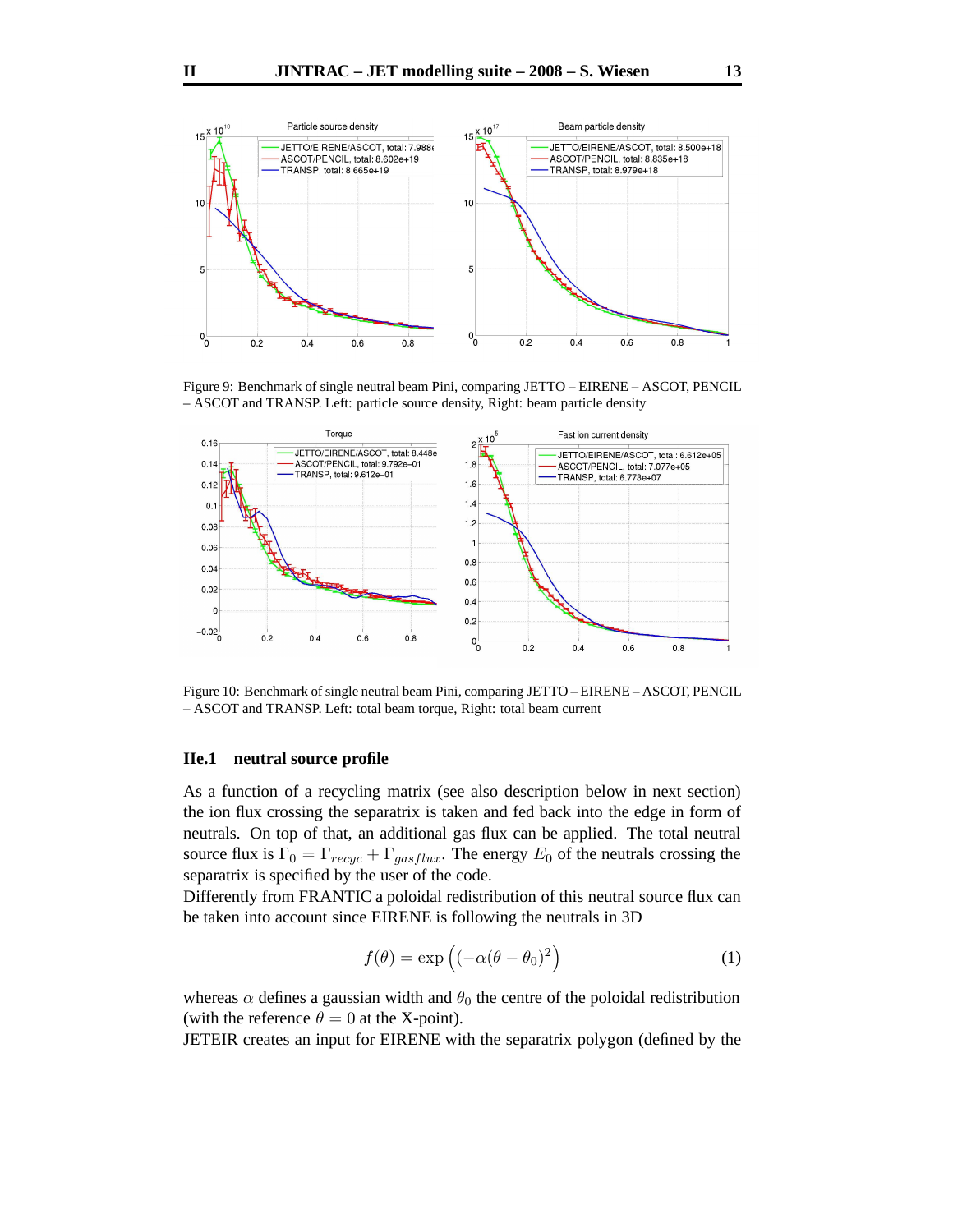

Figure 11: Cold neutrals distribution for varying poloidal parameter  $\alpha$ 

grid, originating from FLUSH reconstruction of the last closed flux surface) being the neutral flux source surface where the total flux  $\Gamma_0$  is redistributed on the segments of the polygon using the gaussian.

Neutral particles are sampled on these source segments in EIRENE and they are followed until they are absorbed (ie ionised) or scattered (charge exchange process) or lost (crossing the separatrix). The propagation and events are registered (binned onto tallies) and statistically averaged over a sufficiently large number of particle histories.

## **IIe.2 atomic database**

The atomic physics model for cold neutrals in the core is rather simple. The following reaction rates have been used within EIRENE (standard reaction rates):

- ionisation AMJUEL 2.1.5
- charge exchange HYDHEL 3.1.8
- recombination AMJUEL 2.1.8 (neglected)

For details see the atomic and molecular physics database reference on www.eirene.de.

### **IIe.3 data transferred back into JETTO from EIRENE**

EIRENE provides spatial distributions of the neutral density, temperature and particle and heat source and sink terms which are given back to JETTO:

- neutral density  $n_0(\rho)$
- neutral temperature  $T_0(\rho)$
- particle source  $S_0(\rho)$  due ionisation (a particle sink due recombination is neglected)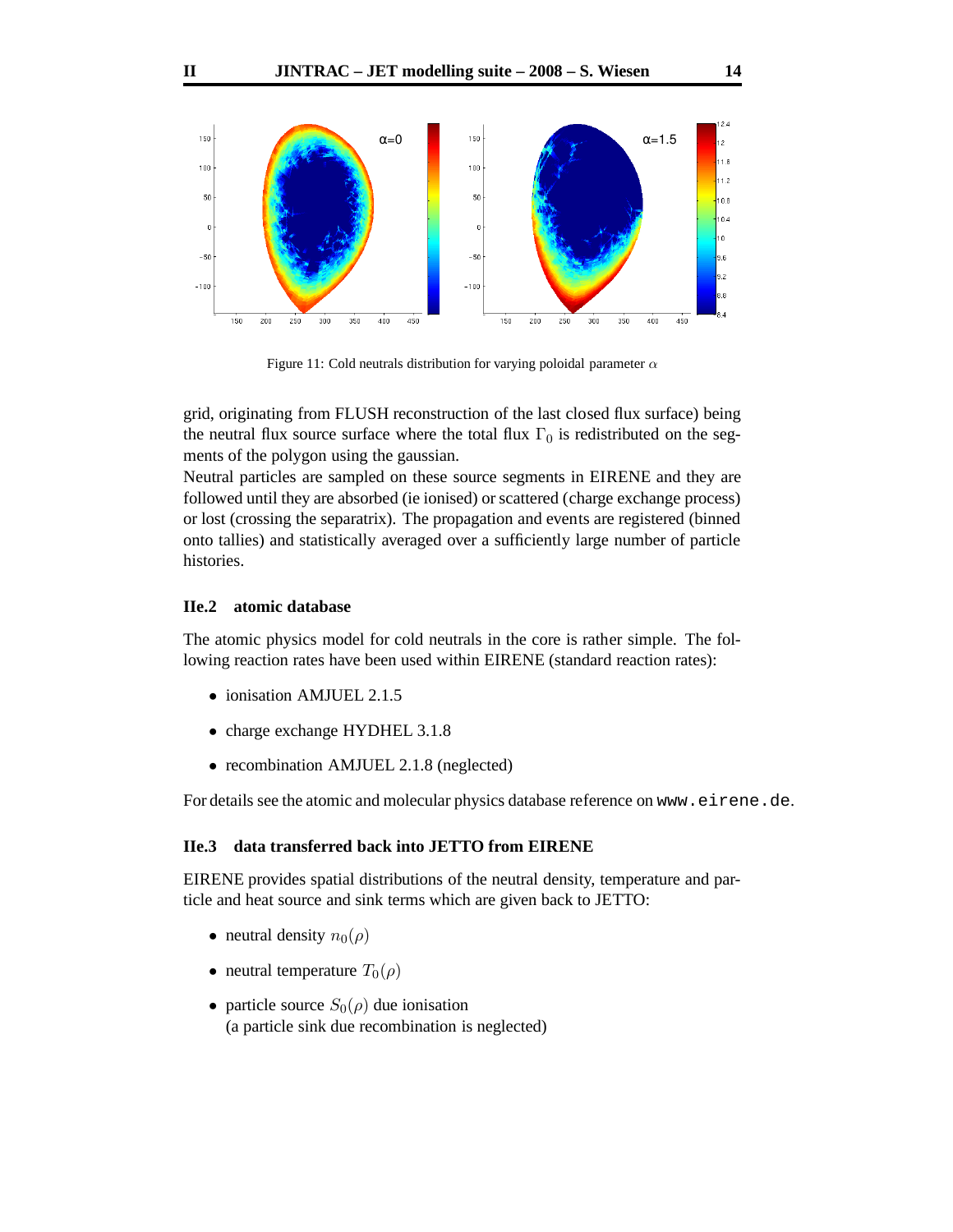- electron and ion energy source/sink due ionisation  $Q_{e,i}^{ion}(\rho)$ (energy sinks due recombination are neglected)
- ion energy source/sink due charge exchange  $Q_i^{CX}(\rho)$

Figure 11 displays an example of the spatial neutral density distribution homogeneous and inhomogenous poloidal redistribution of the neutral source flux. The 2D distribution of neutrals can be passed to ASCOT.

## **IIe.4 benchmark with FRANTIC**

At the time when JETTO – EIRENE was tested and benchmarked with JETTO – FRANTIC it turned out that FRANTIC heavily underestimates the neutral density and hence the charge exchange losses for the heat (a factor of  $\approx 10^4$ ). The reason for this discrepancy is found within the FRANTIC atomic physics database. EIRENE, using the correct set of atomic physics database actually provides JETTO now with the correct distributions (although a fix has been introduced to repair the underestimated neutral density in case of FRANTIC after the benchmark exercise. FRANTIC can still be used with and without that fix for backward compatibility).

# **IIf future extensions to JINTRAC**

The following extensions can and probably should be introduced into JINTRAC with respect to the JETEIR interface:

• Inclusion of the SOL in ASCOT.

ASCOT is able to follow fast-ions also in the SOL including the real geometry. But at the moment in ASCOT it is assumed that there is no plasma in that region. In principle the SOL plasma data can be derived from EDGE2D, specifically in the case of COCONUT.

• Direct communication of JETTO, EIRENE and ASCOT through the network.

The codes communicate through the file system by creating files containing plasma data, neutral beam data, birth profiles, neutral distribution etc. Even the triggering of a code (ie when all the input files are configured) is done through files. It turned out that on a NFS system this can lead to unexpected delays and should be avoided. A direct communication of the codes via the network, ie passing data files and triggering through TCP/IP sockets, seems to be feasible and would remove the overhead and improve somewhat the overall performance.

• Speed up EIRENE. EIRENE is generally able to be run in parallel MPI mode. In combination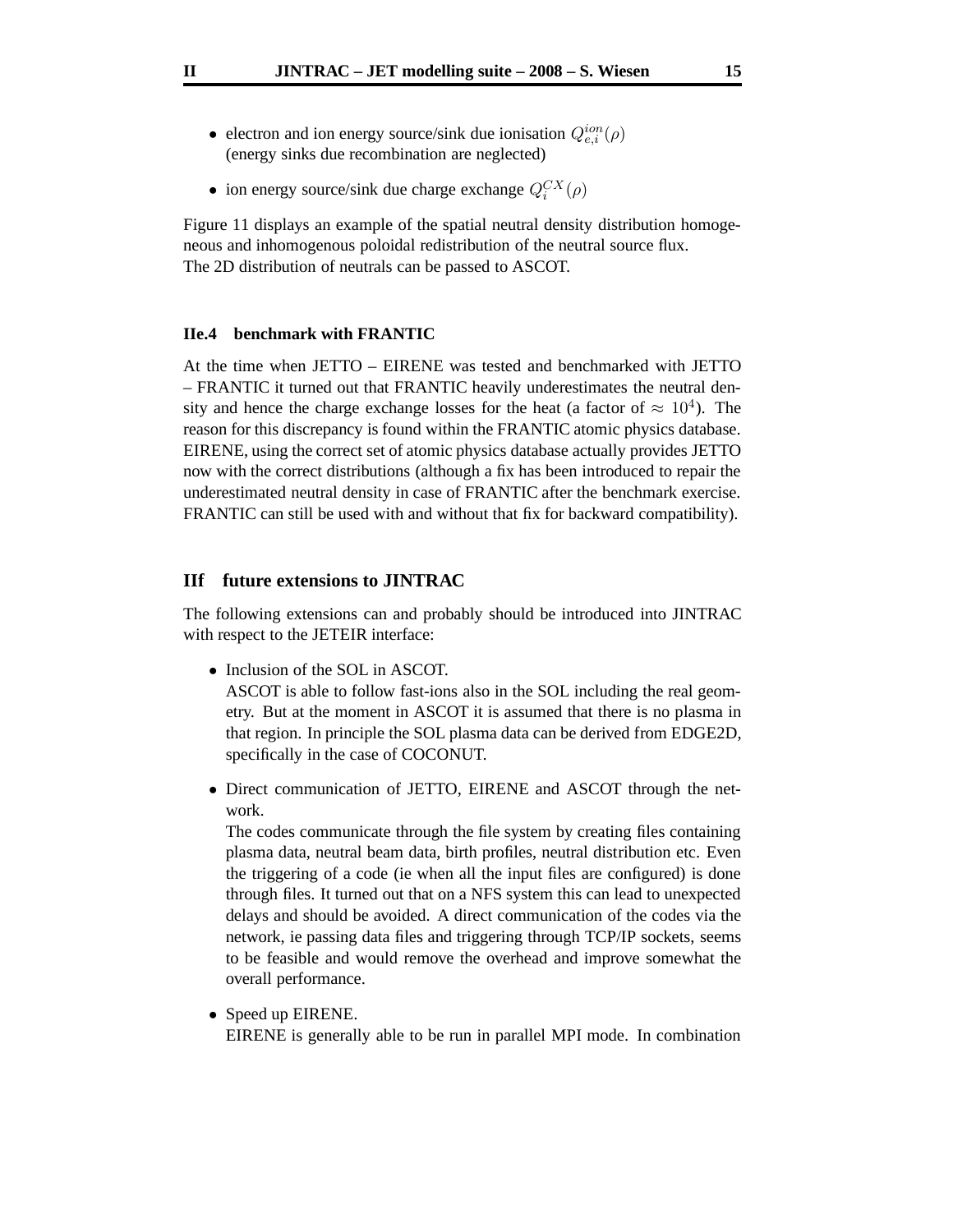with EDGE2D, EIRENE is the slowest part in the integrated simulation loop. This would probably mean to extract also EIRENE from the rest of the codes similar to ASCOT (cf fig. 3) to make it able to run with MPI, externally from JETTO and EDGE2D.

• Detailed beam particle source. A general and more detailed description of the beam particle source (spatial structure, divergence) can be introduced into the model.

# **III Use of JINTRAC through the JAMS graphical user interface**

The JAMS graphical user interface already available at JET is the main tool to run modelling codes at JET. With JAMS the user can prepare data before it is actually used as input going into the transport codes like JETTO or EDGE2D. Postprocessing utilities are available like MHD-stability codes and JAMS provides the user also with a run monitor and access to an easy-to-use catalogue system for the finished runs of all transport codes. With JAMS, an introduced user can run, maintain and evaluate transport simulations without neglecting a reasonable amount of complexity. Of course, JINTRAC as a methodology driven plasma transport code can be used through JAMS, too.

### **IIIa JETTO – ASCOT – EIRENE neutral beam deposition**

Figure 12 shows the NBI panel within the heating panel of JETTO within JAMS. Similarly to PENCIL, the different Pinis of the NBI system are available through a definition of so called beam boxes. The user configures within the Octant 4 and 8 beam box specification (cf. fig. 13) by defining the neutral beam particle energy and mass, its energy fractions, the actual number and location of Pinis. The Pini configuration is the same as in PENCIL.

The user also needs to select the number of processors for running ASCOT in parallel mode. On top, the number of Monte-Carlo particle histories is selected. This number specifies the number of fast-ions tracked within ASCOT. With increasing that number, the statsistics improve by means of reducing noise scaling with  $1/\sqrt{N}$ . The number of birthpoint locations calculated by EIRENE is internally taken to be  $N/10$  (ASCOT appilies an oversampling technique, ie less points in the fast-ion birthprofile distribution is needed as compared to the allocated number N in ASCOT).

The user can also decide whether ripple effects and charge exchange losses should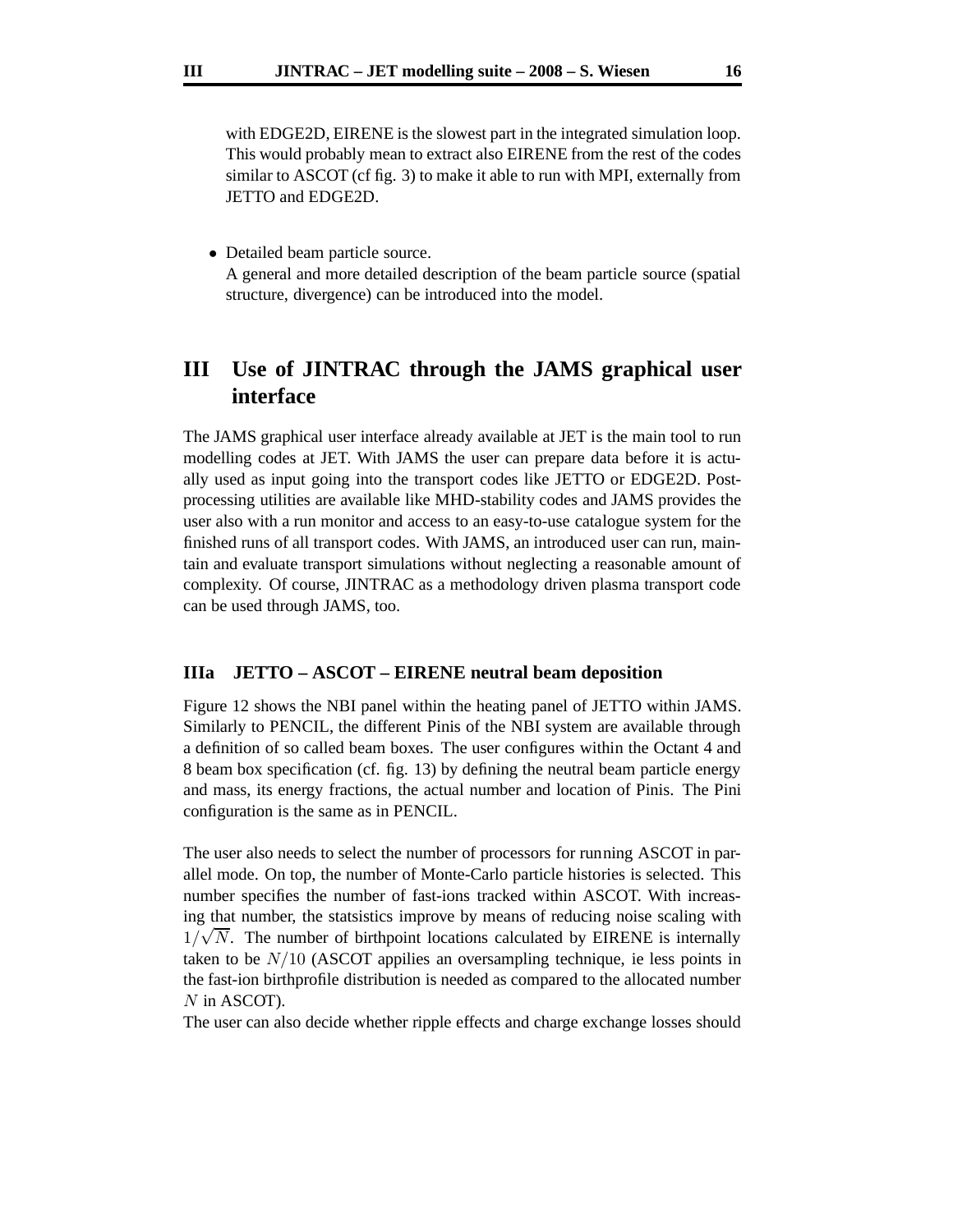| <b>Jetto</b><br>同                         |  |  |  |  |  |  |
|-------------------------------------------|--|--|--|--|--|--|
| File Data Help                            |  |  |  |  |  |  |
| <u>▶⋈नाल अपना लाइला अपने अ</u>            |  |  |  |  |  |  |
| <b>ENBILERF</b> ECRH ELH                  |  |  |  |  |  |  |
| $\nu$ Neutral Beam Injection              |  |  |  |  |  |  |
| Ascot/Eirene ▼<br><b>Source</b>           |  |  |  |  |  |  |
| -Settings-                                |  |  |  |  |  |  |
| Beam Boxes v<br>Injector specification by |  |  |  |  |  |  |
| $\Box$ Octant 4 parameters<br>Specify     |  |  |  |  |  |  |
| $\Box$ Octant 8 parameters<br>Specify     |  |  |  |  |  |  |
| $\Box$ Hybrid 4/8 parameters<br>Specify   |  |  |  |  |  |  |
| -Ascot Settings-                          |  |  |  |  |  |  |
| ${\bf 8}$<br><b>Number Of Processors</b>  |  |  |  |  |  |  |
| 100000<br><b>Number Of Particles</b>      |  |  |  |  |  |  |
| 1.0<br>$\Box$ Ripple Imin/Imax Ratio      |  |  |  |  |  |  |
| □ Charge Exchange Losses                  |  |  |  |  |  |  |
|                                           |  |  |  |  |  |  |
| <b>Help</b>                               |  |  |  |  |  |  |
| Exit<br><b>Submit</b>                     |  |  |  |  |  |  |

Figure 12: JAMS ASCOT panel in JETTO

be included when ASCOT is following the fast-ions.

# **IIIb JETTO – EIRENE cold neutrals**

EIRENE can be used to replace FRANTIC to provide the neutral particle distribution (ie. plasma particle and heat sources and sink) for the core/edge region in JETTO. As seen from figure 14 the general input for EIRENE is similar to FRAN-TIC: the user can apply a gas-puff (a neural flux located at the separatrix pointing inwards) and a recycling matrix. The definition of the nuetral source can be specified in another panel (cf. fig 15). Apart from the call-frequency of the neutrals package and neutral particle energy the user can add some more details into EIRENE. Firstly, the number of Monte-Carlo particle histories can be selected for EIRENE. The statistical noise of the Monte-Carlo procedure scales with  $1/\sqrt{N}$ .

EIRENE evaluates the neutral distribution in 2D. Whereas for JETTO this 2D neutrals distribution is convoluted together to have a 1D poloidally averaged profile, the actual 2D distribution can be used as an input into ASCOT, since the latter is able to account for charge-exchange losses also in 2D.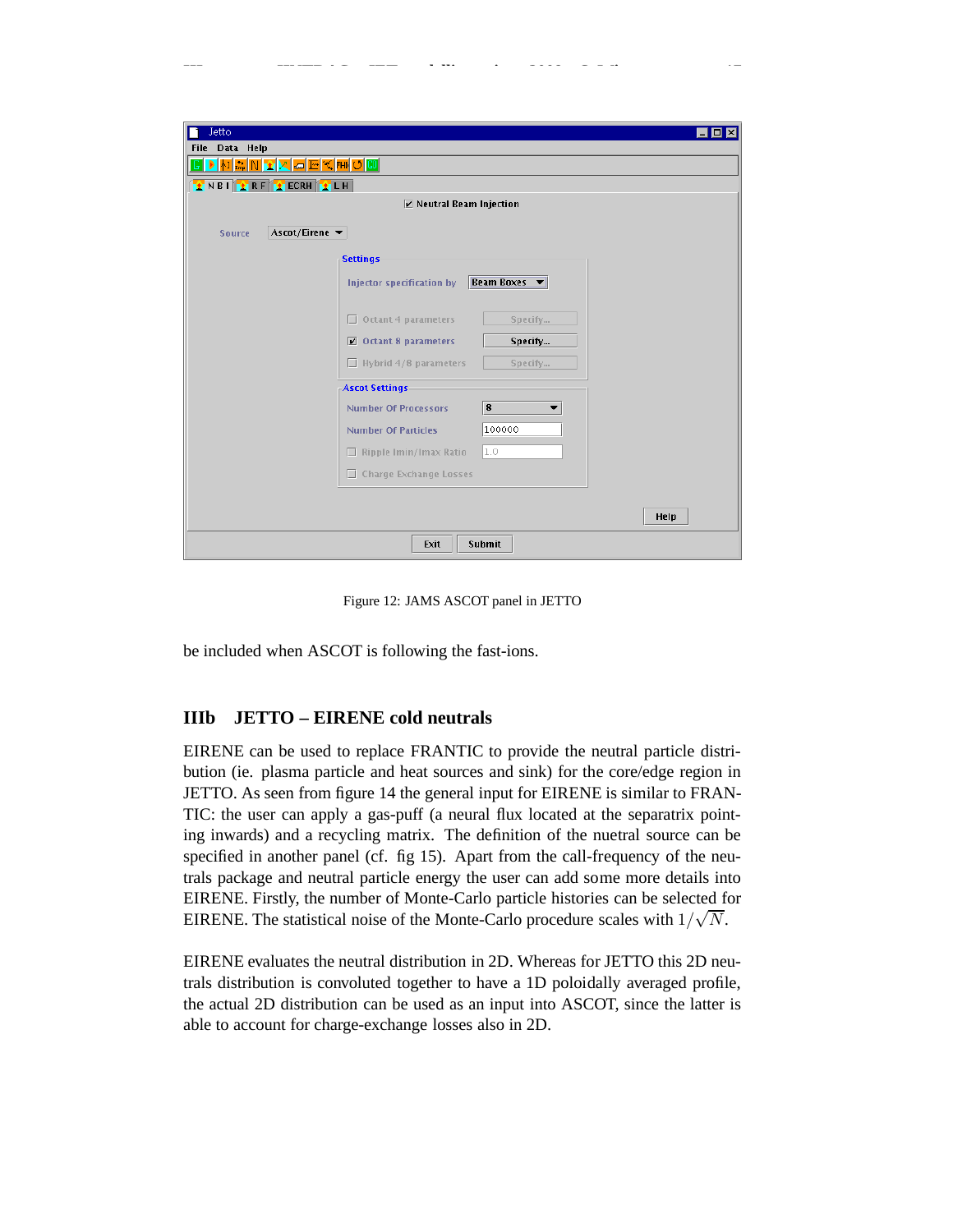| <b>Jetto</b>                 | - 10                                                                                                           |  |  |  |  |  |  |
|------------------------------|----------------------------------------------------------------------------------------------------------------|--|--|--|--|--|--|
| File Data Help               | <u>▶<mark>ハ</mark>▙</u> N <del>∡</del> ଯଇ⊡ସ™◯®                                                                 |  |  |  |  |  |  |
| INBIN                        | NBI Heating - Octant 4 parameters<br>$\blacksquare$<br>l 1                                                     |  |  |  |  |  |  |
|                              | <b>Box Settings</b>                                                                                            |  |  |  |  |  |  |
| Sourc                        | 2.0<br><b>Ion Mass</b><br>(a.m.u)                                                                              |  |  |  |  |  |  |
|                              | 1.0e6<br><b>Ion Energy E</b><br>$($ e $V$                                                                      |  |  |  |  |  |  |
|                              | Beam Fraction with E 1.0<br>0.0<br> 0,0 <br>E/2<br>E/3                                                         |  |  |  |  |  |  |
|                              | $1 \times 2 \times$<br>$5\ \square$<br>$3 \square 4 \square$<br>$7\Box$<br>$8$ $\Box$<br>Pini's<br>6<br>$\Box$ |  |  |  |  |  |  |
|                              |                                                                                                                |  |  |  |  |  |  |
| <b>Profile Normalisation</b> |                                                                                                                |  |  |  |  |  |  |
|                              | 3.3e7<br>$\boxdot$ Normalise power to<br>(W)                                                                   |  |  |  |  |  |  |
|                              | l0.<br>$\Box$ Source multiplier                                                                                |  |  |  |  |  |  |
|                              | $\Box$ Current multiplier                                                                                      |  |  |  |  |  |  |
|                              | $\Box$ Torque multiplier                                                                                       |  |  |  |  |  |  |
|                              | <b>Dialog</b><br>$\boxed{\mathbf{z}}$ Multiply by<br>Time Polygon<br>$\overline{\phantom{a}}$                  |  |  |  |  |  |  |
|                              | 0K<br>Cancel                                                                                                   |  |  |  |  |  |  |
|                              | Help                                                                                                           |  |  |  |  |  |  |
|                              | <b>Submit</b><br>Exit                                                                                          |  |  |  |  |  |  |

Figure 13: Beam box specification within JAMS ASCOT panel in JETTO

In principle, for JETTO the neutral flux specified at the separatrix is poloidally homogeneous distributed. But the user can define a poloidal redistribution of the flux and therefore redistribute the 2D neutral particle distribution which affect results in ASCOT. As a model paramter, the user can define parameters  $\alpha$  as exponential paramteter for the poloidal redistribution defined by  $f(\theta) = \exp(-\alpha(\theta - \theta_0)^2)$ where  $\theta_0$  is an angular shift with the X-point location as the reference.

Figure 11 shows an example of the neutrals distribution with  $\alpha = 0$  and  $\alpha = 1.5$ assuming no shift  $\theta_0 = 0$ .

# **IIIc COCONUT**

For COCONUT simulations where JETTO and EDGE2D are linked together with the separatrix as an interfacing surface to exchange plasma and neutrals fluxes and plasma paramters, there is no difference in the definition for the ASCOT-EIRENE NBI deposition model. It is assumed that the NBI will not deposit any energy or particles within the SOL.

For the cold neutral core distribution calculated by EIRENE the only difference to a stand-alone simulation is the fact that the actual neutral source flux is not fixed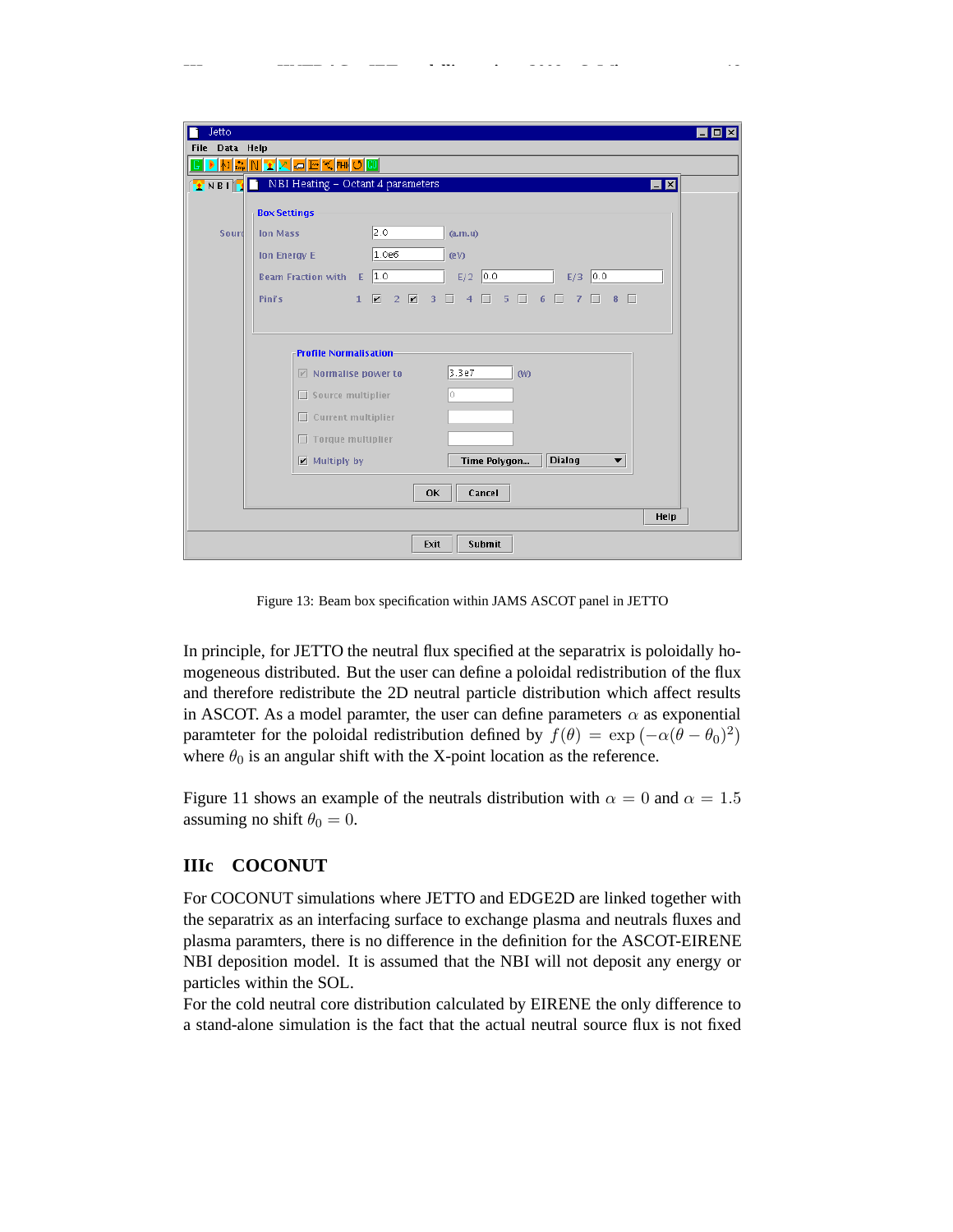| Jetto                             |                                     |               |                      |               |                 |                     | $\blacksquare$ $\blacksquare$ $\blacksquare$ |
|-----------------------------------|-------------------------------------|---------------|----------------------|---------------|-----------------|---------------------|----------------------------------------------|
| File Data Help                    |                                     |               |                      |               |                 |                     |                                              |
| <u>MHAN¥XA⊡KIMO</u>               |                                     |               |                      |               |                 |                     |                                              |
| N Neutrals                        |                                     |               |                      |               |                 |                     |                                              |
| $\triangleright$ Neutral Equation |                                     |               |                      |               |                 |                     |                                              |
|                                   | <b>Source</b>                       | <b>Eirene</b> | $\blacktriangledown$ | with          | <b>Settings</b> |                     |                                              |
|                                   | $\mathsf{F}$ Settings-              |               |                      |               |                 |                     |                                              |
| $\overline{\mathbf{v}}$           | <b>Gas Puff</b>                     |               |                      |               |                 | <b>Time Polygon</b> |                                              |
| $\overline{\mathbf{v}}$           | <b>Recycling Coefficient</b>        |               |                      |               |                 | <b>Time Polygon</b> |                                              |
|                                   | <b>lon</b>                          | D to D        | 0.98                 |               | D to T          | 0.0                 |                                              |
|                                   |                                     | T to D        | 0.0                  |               | T to T          | 0.98                |                                              |
| $\overline{\mathbf{v}}$           | Conservation - number of iterations |               |                      |               |                 | 16                  |                                              |
|                                   |                                     |               |                      |               |                 |                     |                                              |
|                                   |                                     |               |                      |               |                 |                     |                                              |
|                                   |                                     |               |                      |               |                 |                     |                                              |
|                                   |                                     |               |                      |               |                 |                     |                                              |
|                                   |                                     |               |                      |               |                 |                     | Help                                         |
|                                   |                                     | Exit          |                      | <b>Submit</b> |                 |                     |                                              |

Figure 14: JAMS general cold neutrals panel

but rather given by EDGE2D. It evolves in time and reflects the transients of the neutral flux crossing the separatrix.